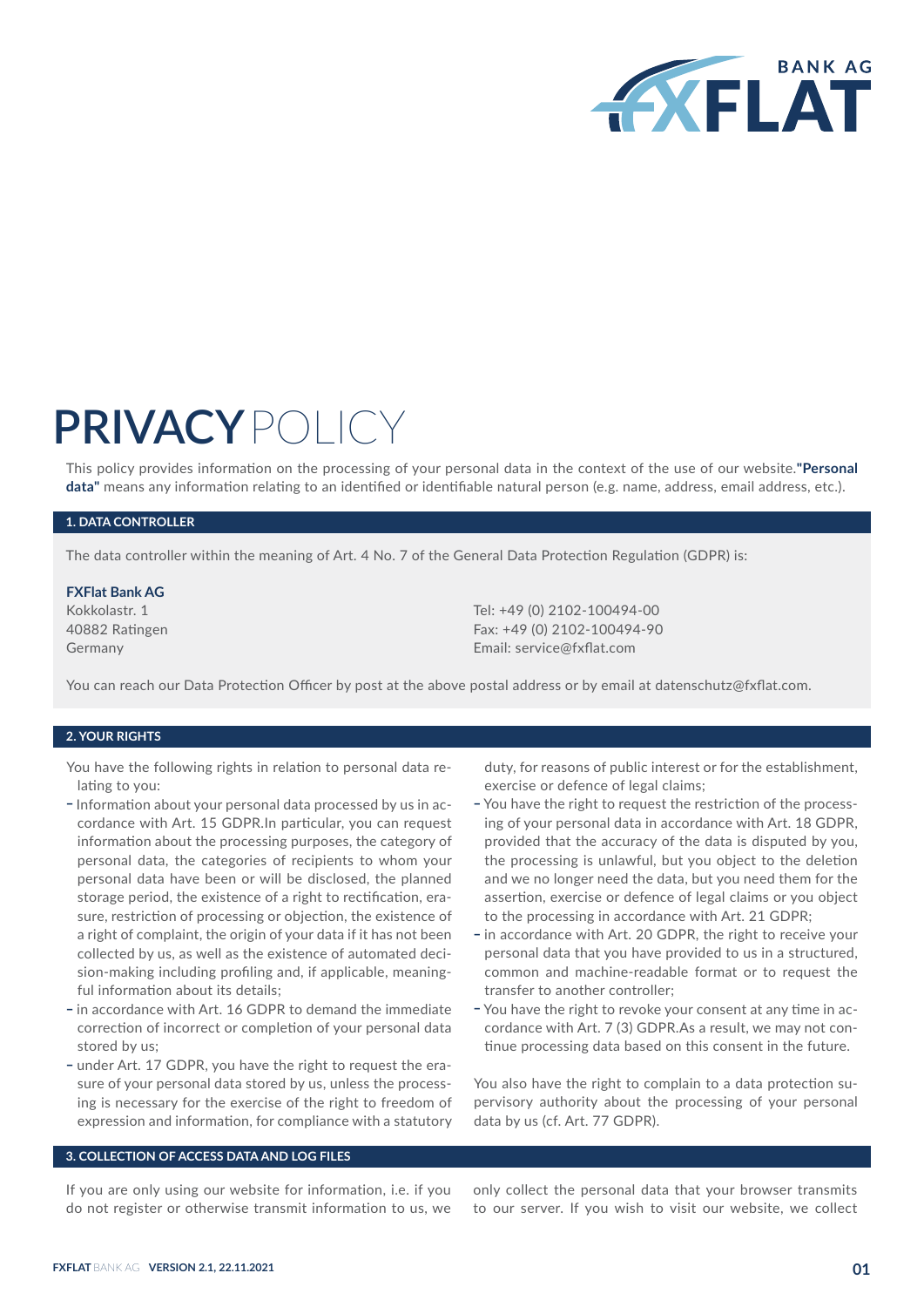the following data, which is technically necessary to enable us to display our website to you and to ensure its stability and security. The legal basis is Art. 6 para. 1 S. 1 lit. f GDPR:

- IP address
- Date and time of the request
- Time zone difference from Greenwich Mean Time (GMT)
- Contents of the request (specific page)
- \_ Access status/HTTP status code
- \_ Amount of data transferred in each case
- Referrer URL (the previously visited page)

#### **4. SSL OR TLS ENCRYPTION**

Our website uses SSL or TLS encryption for reasons of IT security and to protect the transmission of confidential content (e.g. enquiries or account openings). You can recognize an encrypted connection by the fact that the address line of the browser changes from "http://" to "https://" and by the lock symbol in your browser line. When SSL or TLS encryption is enabled, data that you transmit to us cannot be read by third parties.

# **5. USE OF COOKIES**

Our website uses so-called "cookies". These are small text files that are stored in your browser history. They serve to make our Internet offer more user-friendly and effective overall.

You have the option of blocking the setting of cookies and deleting cookies that have already been set. For more information, please contact the manufacturer or use the help function of your Internet browser. The exclusion of cookies may lead to functional limitations of our website.

A general objection to the use of cookies for online marketing purposes can be declared for a large number of services, in particular in the case of tracking, through the US site http:// www.aboutads.info/choices/or the EU site http://www.youronlinechoices.com/.

We use the following types of cookies, the scope and functionality of which are explained below:

# **Functional cookies**

Functional cookies ensure that our website functions properly. These cookies are stored for a maximum of 2 years, after which they are automatically deleted. With these cookies, for example, the following functions are possible:

- Save settings such as language, location, number of search results, etc,

# - to save settings for optimal video display, e.g. the desired buffer size and the resolution data of your screen,

- the collection of your browser settings in order to display our website optimally on your screen,
- the detection of misuse of our Internet pages and services, e.g. through the registration of several consecutive and failed login attempts,
- the continuous loading of the site so that the site remains accessible, or
- to save your login details so you don't have to re-enter them each time.

#### **Analysis services for statistical purposes**

In order to determine which content on our website is of most interest to you, we continuously measure the number of visitors as well as the most frequently viewed content. We use the data collected in the process for statistical purposes, for example

- to record the number of visitors to our Internet pages,
- to record the respective visiting time of our website visitors,
- to record the order of visits to different Internet sites,
- to assess which parts of our website need to be adapted or - for website optimisation.

#### **Partner marketing**

- Browser

Privacy Policy).

- Operating system and its interface

clarification of the respective incident.

- Language and version of the browser software.

The above information is stored for security reasons (e.g. to clarify misuse or fraud) for a maximum of 10 days and then deleted. Data whose further retention is necessary for evidentiary purposes will be exempt from deletion until the final

In addition to the above data, cookies are stored in your browsing history when you use our website (see § 5 of the

We also use cookies to measure the success of our affiliate marketing activities (see § 12 of the Privacy Policy).

# **6. EXTERNAL LINKS**

Within our internet presence we also refer to internet pages of third parties. These are usually identified by the Internet address. We have no influence on the content and design of these websites of other providers and therefore cannot transfer the content of this Privacy Policy to these websites of third parties.

#### **7. EMAIL CONTACT**

If you provide us with your email address, we will also communicate with you by email. If you no longer wish to receive such information, you may withdraw your consent at any time. In this case, please send us a short message to the contact details given in point 1 of the Privacy Policy.

We would like to point out that communication by unencrypted email is insecure and the confidentiality of the information sent cannot be guaranteed. We recommend that you only send us confidential information by encrypted email or by post.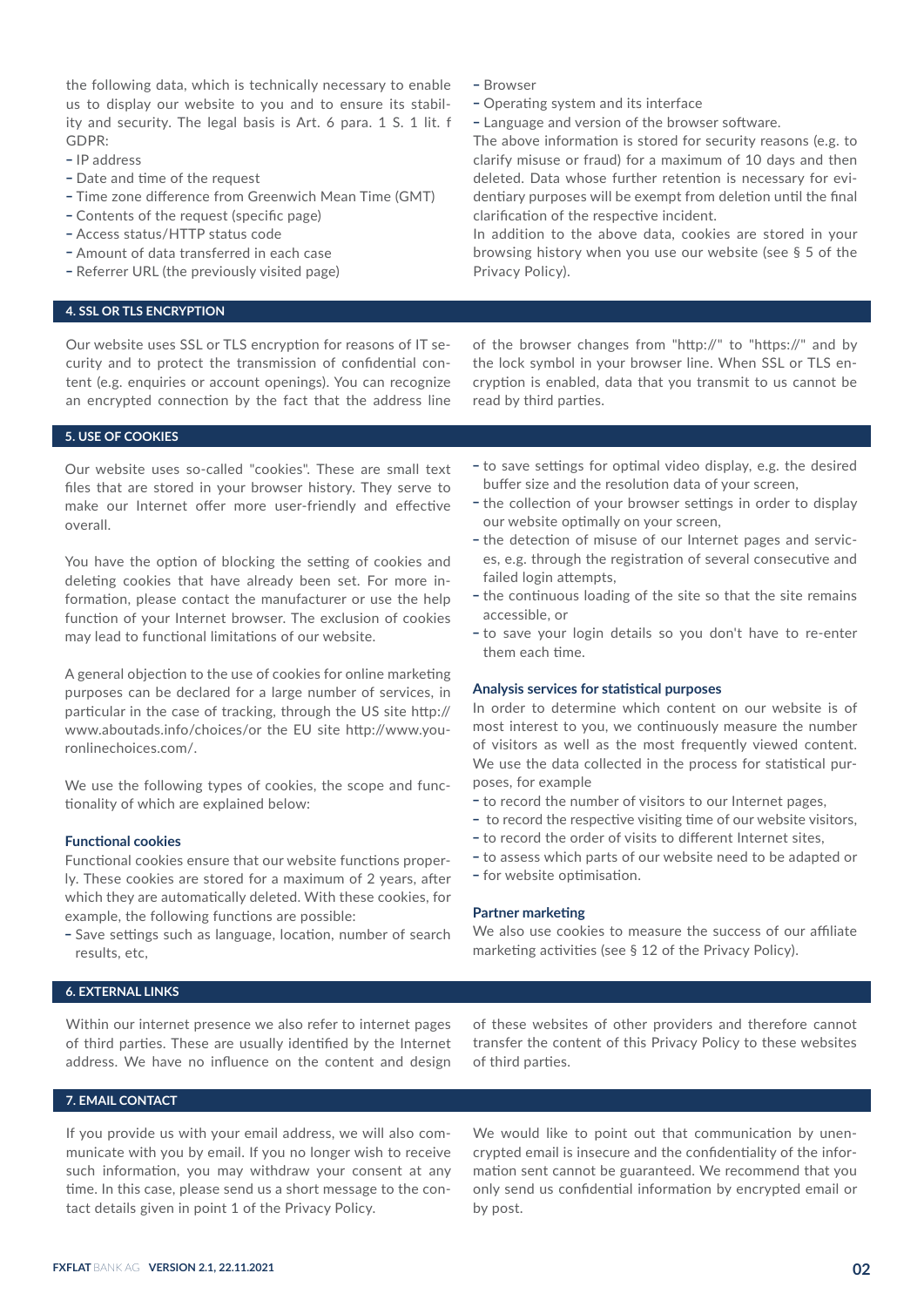#### **8. NEWSLETTER**

With your consent, you can subscribe to our newsletter, which will inform you about our products and services, current market topics, exclusive promotions and competitions, and provide you with valuable tips on Forex and CFD trading.

For the registration to the newsletter the indication of your email address is necessary. The specification of further, separately marked data is voluntary and will be used for personal addressing. After your confirmation, we store your email address for the purpose of sending you the newsletter. The legal basis is Art. 6 para. 1 S. 1 lit. a GDPR.

For the registration to our newsletter we use the so-called double opt-in procedure. This means that after your registration we will send you an email to the email address you provided, asking you to confirm that you would like to receive the newsletter. In addition, we store your IP addresses and the time of registration and confirmation. This procedure serves to be able to prove your registration and, if necessary, to clarify a possible misuse of your personal data.

You can revoke your consent to receive the newsletter at any time and unsubscribe. You may withdraw your consent by clicking on the link provided in each newsletter email, by sending an email to developer@fxflat.com or by sending a message to the contact details provided in § 1 of the Privacy Policy.

# **9. MAILCHIMP**

We use the service "MailChimp" for the registration, the dispatch as well as the assessment of our newsletter. The provider is Rocket Science Group LLC, 675 Ponce De Leon Ave NE, Suite 5000, Atlanta, GA 30308, USA.

The personal data that you provide when registering for the newsletter or that you add later will be stored on MailChimp's servers in the USA.

With the services of MailChimp we can analyze our newsletter actions. When you open an email sent with MailChimp, a file contained in the email (known as a web beacon) connects to MailChimp's servers in the USA. We record whether newsletters are opened, when they are opened and which links, if any, are clicked on. In addition, technical information is collected (e.g. time of access, IP address, browser type and operating system). For technical reasons, this information can be assigned to individual newsletter recipients. However, it is neither our intention nor that of the shipping service provider to monitor individual users if this happens. The evaluations serve us rather to recognize the reading habits of our users and to adapt our contents to them or to send other contents according to the interests of our users.

The analysis is not possible if you have deactivated the display of images in your email program by default. In this case, the newsletter will not be displayed in full and you may not be able to use all the functions. If you display the images manually, the analysis described above is executed.

The data processing is based on your consent (Art. 6 para. 1 p. 1 lit. a GDPR). You can revoke this consent at any time by unsubscribing from the newsletter (see § 8 of the Privacy Policy). The legality of the data processing operations already carried out remains unaffected by the revocation.

The data you provide us for receiving the newsletter will be stored until you unsubscribe from the newsletter and will be deleted from both our servers and MailChimp's servers after you unsubscribe from the newsletter. Data that we have stored for other purposes (e.g. email addresses for the Client area) are not affected by this.

For more information, please see MailChimp's Privacy Policy at: https://mailchimp.com/statutory/terms.

Rocket Science Group LLC is certified under the EU-U.S. Privacy Shield. Registration is possible at: https://www.privacyshield.gov/participant?id=a2zt0000000TO6hAAG&status=Active

#### **Conclusion of a contract for the processing of orders**

We have also entered into a data processing agreement with Rocket Science Group LLC, in which we require them to protect the personal data of the recipients of our newsletter and not to pass it on to third parties. A sample of this contract can be found at: https://mailchimp.com/statutory/forms/data-processing-agreement/sample-agreement

# **10. CONTACT FORM/LIVE CHAT**

If you send us enquiries through the contact form or live chat, your details, including the contact data you provide there, will be stored by us for the purpose of processing the enquiry and in the event of follow-up enquiries. This data will not be passed on without your consent.

The legal basis for the processing of personal data entered in

# **11. SOCIAL ICONS**

So-called social icons (e.g. from Facebook, Twitter, YouTube, Google Plus, LinkedIn, XING, Instagram) are integrated on

the contact form or live chat is Art. 6 para. 1 S. 1 lit. a GDPR.

The data you enter in the contact form or live chat will remain with us until you request us to delete it, revoke your consent to store it or the purpose for storing the data no longer applies (e.g. after processing your request). Mandatory statutory provisions such as retention periods remain unaffected.

our website. These are integrated on our website only as a link to the corresponding services. After clicking on the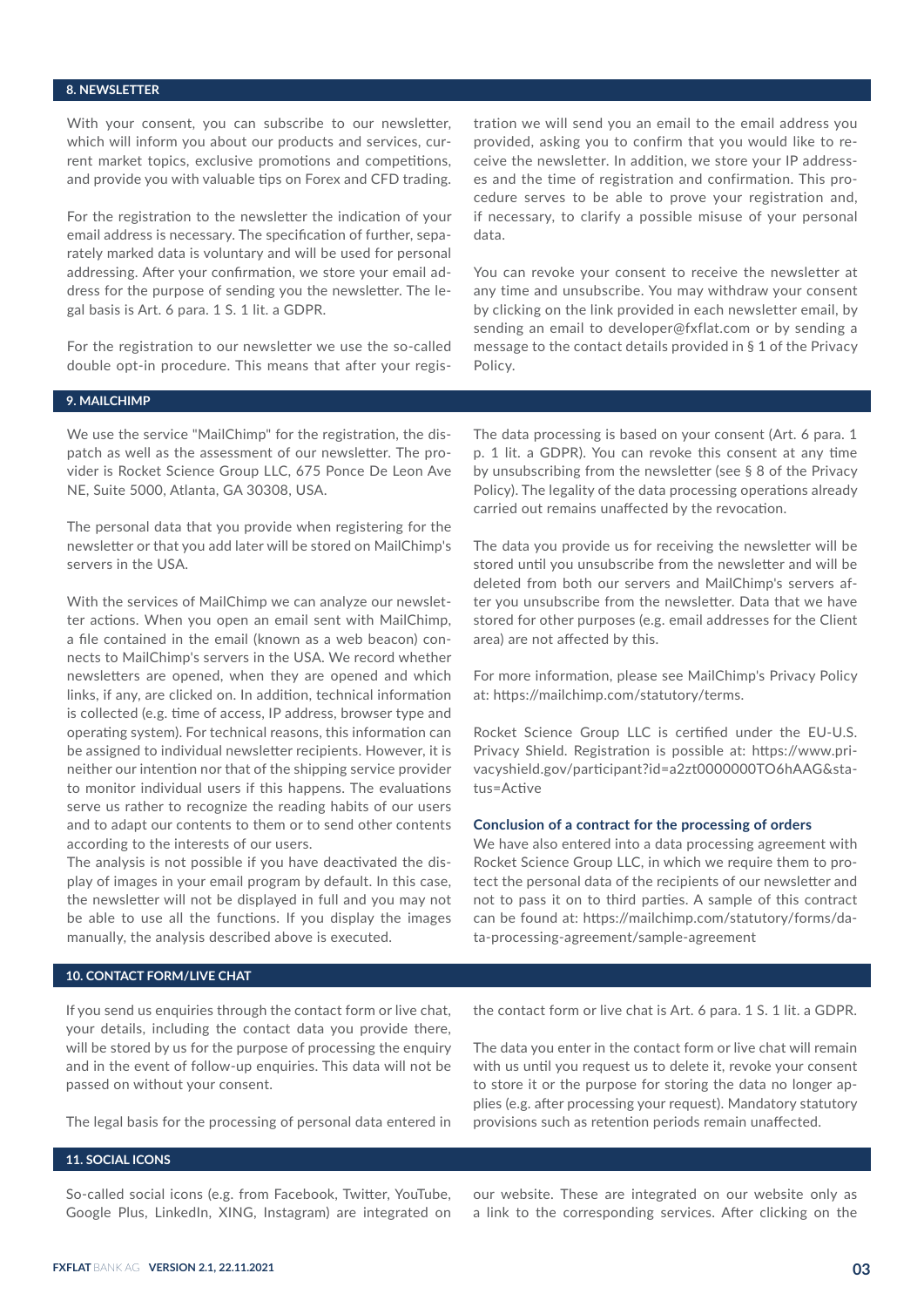embedded graphic, you will be redirected to the page of the respective provider, i.e. only then will personal data be sent to the respective provider. For the handling of your personal

# **12. PARTNER MARKETING**

We use affilinet tracking cookies on our website to track sales/leads. These affilinet tracking cookies do not store any personal data. Only information identifying the referring partner and an order number of the advertising material clicked on by the website visitor is recorded. This information is needed for the payment processing between us and the mediating partner. Partner identification is used to assign and determine the commission to be paid to the referring part-

#### **13. YOUTUBE VIDEO INTEGRATION**

data when using these Internet pages, we refer to the respective data protection regulations of the providers.

ner when a transaction is concluded. The legal basis is Art. 6 para. 1 S. 1 lit. f GDPR.

#### **Conclusion of an agreement on order processing**

We have concluded an order processing contract with each of our intermediary partners, in which we require them to protect the personal data of the users of our website and not to pass it on to third parties.

We have embedded YouTube videos on our website, which are stored on http://www.youtube.com and can be played directly from our website. The provider is YouTube LLC, 901 Cherry Ave, San Bruno, CA 94066 (USA). These videos are all embedded in "enhanced privacy mode", which means that no data about you as a user is sent to YouTube if you do not play the videos. Only when you play the videos, the data mentioned in paragraph 2 are sent. We have no influence on this data transmission.

By visiting the website, YouTube receives the information that you have accessed the corresponding subpage of our website. In addition, the data mentioned under point 3 of the Privacy Policy will be sent. This happens irrespective of whether YouTube provides a user account through which you are logged in or whether no user account exists. If you are logged in to Google, your data will be assigned directly to

# **14. INTEGRATION OF GOOGLE MAPS**

On this website we use the offer of Google Maps. This allows us to display interactive maps directly on the website and you can conveniently use the map function. The provider is Google Ireland Limited, Gordon House, Barrow Street, Dublin 4, Ireland.

By visiting the website, Google receives the information that you have called up the corresponding sub-page of our website. In addition, the data mentioned under point 3 of the Privacy Policy will be sent. This happens irrespective of whether Google provides a user account through which you are logged in or whether no user account exists. If you are

# **15. USE OF AN EKOMI WIDGET**

eKomi allows us to integrate Client reviews on our website. The provider is eKomi Ltd, Markgrafenstr. 11, 10969 Berlin. For this purpose, this website loads a JavaScript code from eKomi Ltd. If you have activated JavaScript in your internet browser and do not use a JavaScript blocker, personal data can be sent to eKomi. We cannot make any statement about which data eKomi receives and to what extent this data is used by eKomi. The legal basis for the use of eKomi is Art. 6 (1) your account. If you do not want to be linked to your profile on YouTube, you must log out before activating the button. YouTube stores your data as usage profiles and uses them for purposes of advertising, market research and/or for the needs-based design of its website. Such assessment is carried out in particular (also for users who are not logged in) for the provision of tailored advertising and to inform other users of the social network about your activities on our website. You have the right to object to the creation of these user profiles and must contact YouTube to exercise this right.

Further information about the purpose and scope of data collection for more information about how YouTube uses and processes your data, please see the Privacy Policy. There you will also receive further information about your rights and setting options for protecting your privacy: https://www. google.de/intl/de/policies/privacy.

logged in to Google, your data will be assigned directly to your account. If you do not wish to be associated with your profile on Google, you must log out before activating the button. Google stores your data as usage profiles and uses them for the purposes of advertising, market research and/or to tailor its website to your needs. Such assessment is carried out in particular (also for users who are not logged in) for the provision of tailored advertising and to inform other users of the social network about your activities on our website. You have the right to object to the creation of these user profiles. To exercise this right, you must contact Google.

S. 1 lit. f GDPR. You can obtain further information directly from eKomi at http://www.ekomi.de/de/datenschutz.

# **Conclusion of a contract for the processing of orders**

We have concluded an order processing contract with eKomi, in which we obligate eKomi to protect the personal data of the users of our website and not to pass it on to third parties.